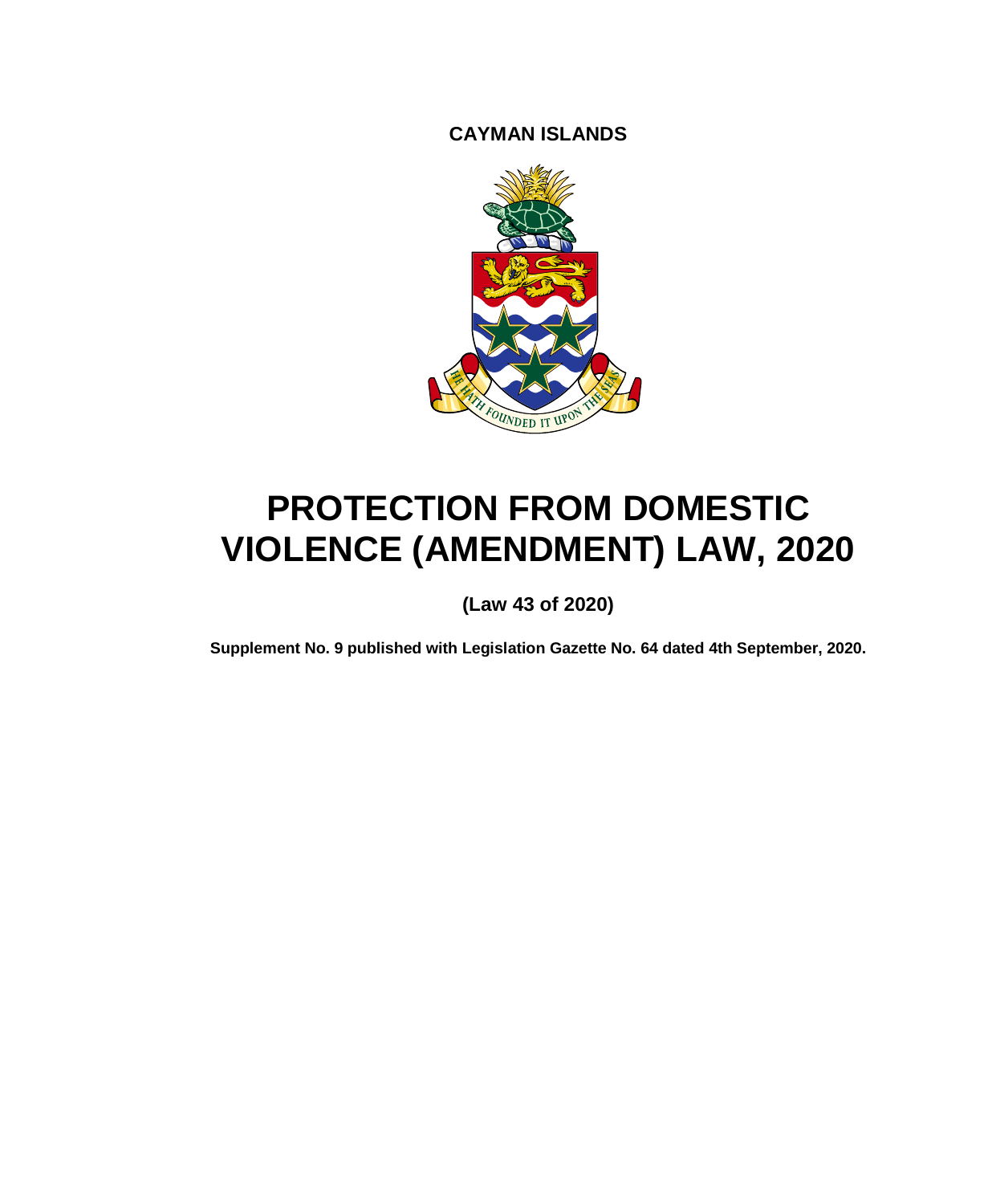### **PUBLISHING DETAILS**

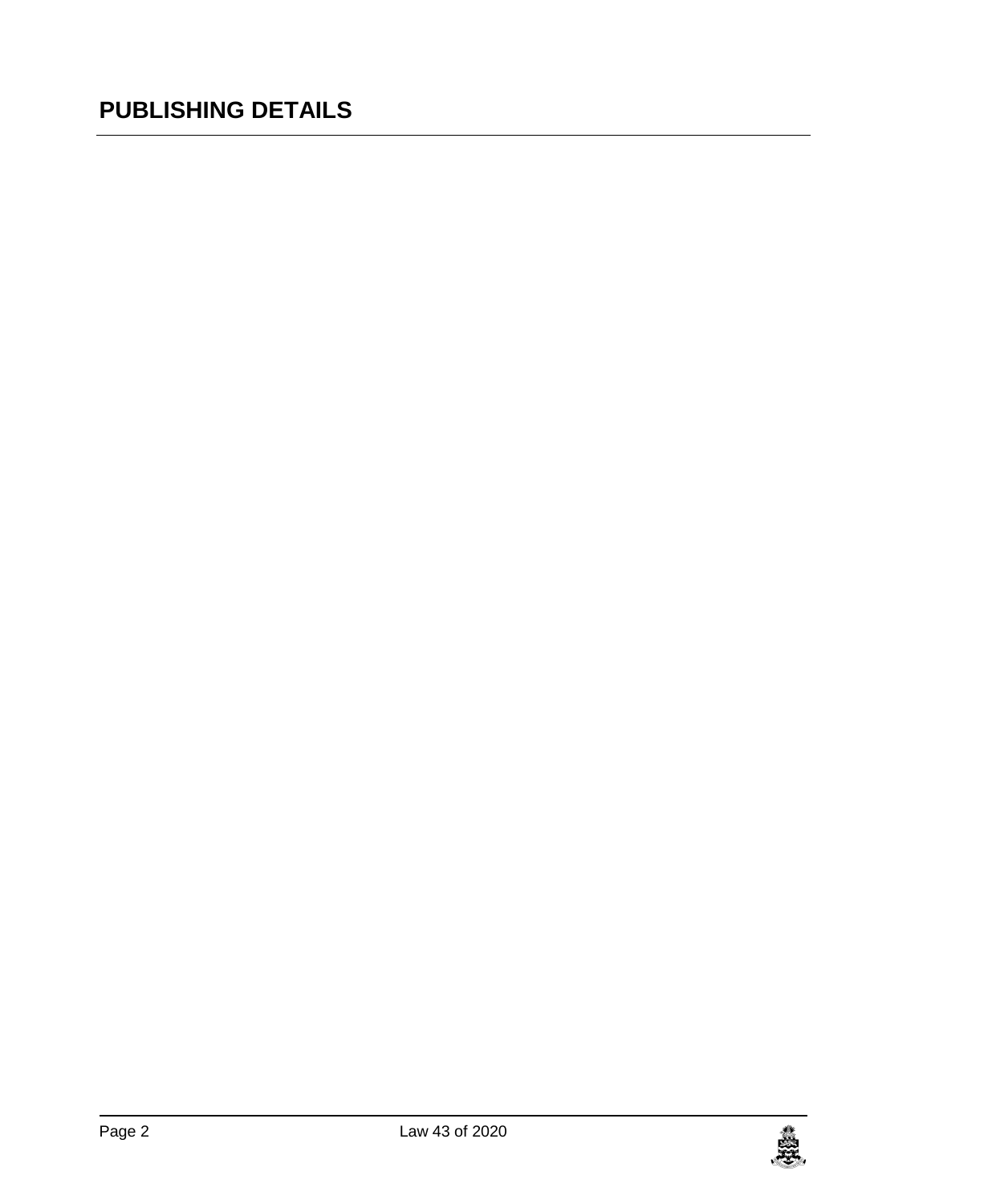#### **CAYMAN ISLANDS**



## **PROTECTION FROM DOMESTIC VIOLENCE (AMENDMENT) LAW, 2020**

**(Law 43 of 2020)**

### **Arrangement of Sections**

| Section |                                                                                             | Page |
|---------|---------------------------------------------------------------------------------------------|------|
|         |                                                                                             |      |
|         | 2. Amendment of section 2 of the Protection from Domestic Violence Law, 2010 -              |      |
|         | 3. Amendment of section 4 – power of court to grant a protection order, an occupation order |      |
|         |                                                                                             |      |

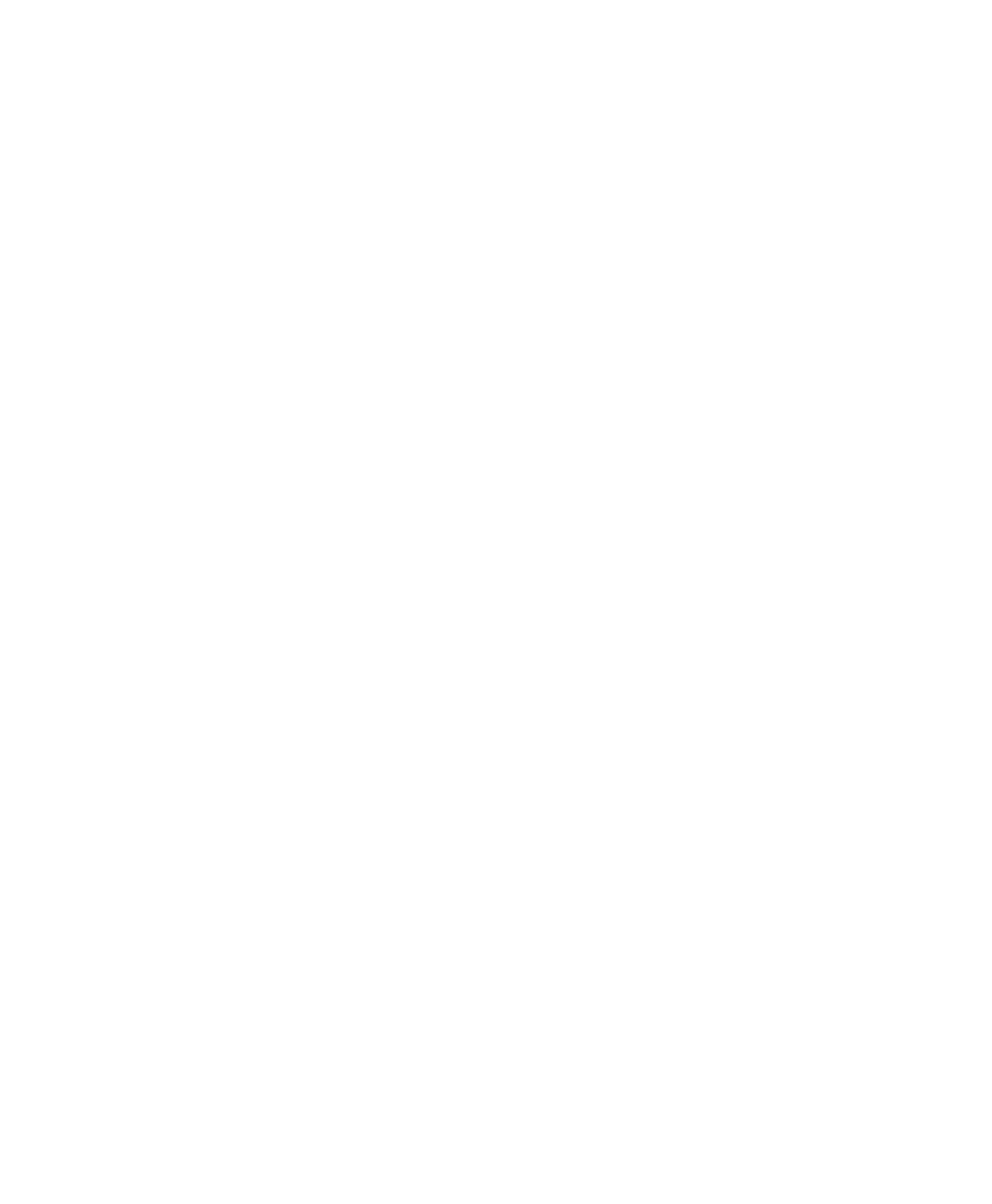#### <span id="page-4-0"></span>**CAYMAN ISLANDS**

(Law 43 of 2020) I Assent,



**Martyn Roper Governor**

Date: 4th day of September, 2020

## **PROTECTION FROM DOMESTIC VIOLENCE (AMENDMENT) LAW, 2020**

**(Law 43 of 2020)**

#### **A LAW TO AMEND THE PROTECTION FROM DOMESTIC VIOLENCE LAW, 2010 AS A CONSEQUENCE OF THE ENACTMENT OF THE CIVIL PARTNERSHIP LAW, 2020; AND FOR INCIDENTAL AND CONNECTED PURPOSES**

ENACTED by the Governor in accordance with section 81 of the Constitution, after consultation with the Premier, with the prior approval of the Secretary of State, and pursuant to instructions issued in accordance with section 31 of the Constitution.

#### **1. Short title and commencement**

- **1**. (1) This Law may be cited as the Protection from Domestic Violence (Amendment) Law, 2020.
	- (2) This Law comes into force immediately after the commencement of the *Civil Partnership Law, 2020*.

#### <span id="page-4-1"></span>**2. Amendment of section 2 of the Protection from Domestic Violence Law, 2010 – interpretation**

- **2**. The *Protection from Domestic Violence Law, 2010*, in this Law referred to as the "principal Law", is amended in section 2 as follows —
	- (a) by deleting the definition of the word "child" and substituting the following definition —

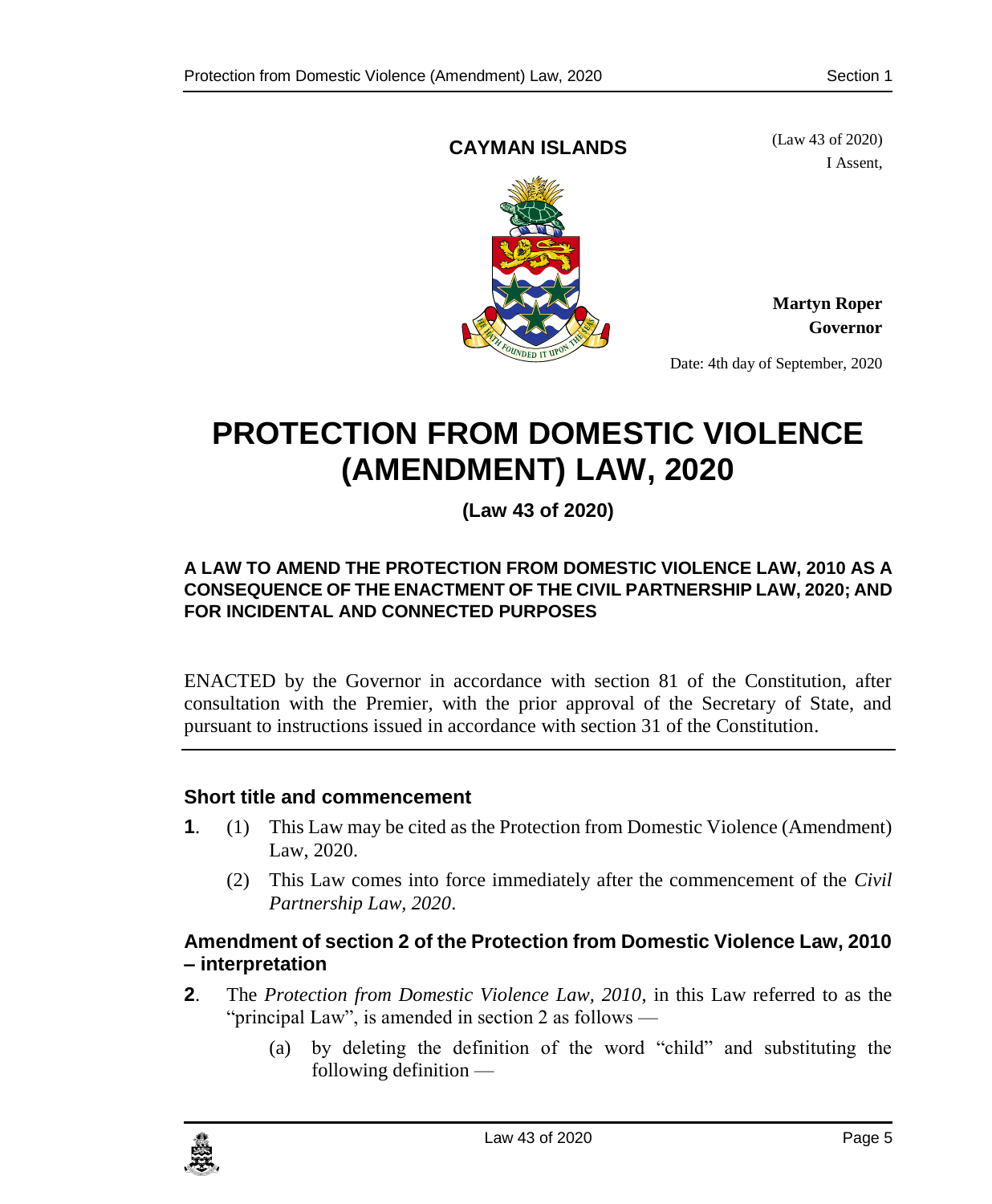" "**child**" means any individual under the age of eighteen who has never been married or a party to a civil partnership and who is —

- (a) a child of both parties to a marriage or civil partnership;
- (b) a child (whether or not a child of either party to a marriage or a civil partnership) who is or has been living in the household residence as a member of the family;
- (c) a child of a man and a woman who, although not married to each other or in a civil partnership with each other, are living together or have lived together in the same household residence;
- (d) a child of two persons who, although not in a civil partnership with each other, are living together or have lived together in the same household residence;
- (e) a child (whether or not a child of the man and woman referred to in paragraph (c) or either of them, or whether or not a child of the two persons referred to in paragraph (d) or either of them) —
	- (i) who is or has been a member of their household residence;
	- (ii) who resides in that household residence on a regular basis; or
	- (iii) of whom either the man or woman referred to in paragraph (c) or one of the two persons referred to in paragraph (d) is a guardian,

and includes an adopted child and a step-child;";

- (b) in the definition of the words "prescribed person", by inserting after the words "the spouse" the words ", civil partner";
- (c) in the definition of the words "visiting relationship", by repealing paragraph (a) and substituting the following paragraph —
	- "(a) between two persons who do not share a common household residence; and"; and
- (d) by inserting, in the appropriate alphabetical sequence, the following definitions —

" "**civil partner**" has the meaning assigned by section 2 of the *Civil Partnership Law, 2020* and includes —

- (a) two persons who cohabit with each other as if they are in law each other's civil partner; and
- (b) a former civil partner where a civil partnership is dissolved or annulled; and

"**civil partnership**" has the meaning assigned by section 2 of the *Civil Partnership Law, 2020*;".